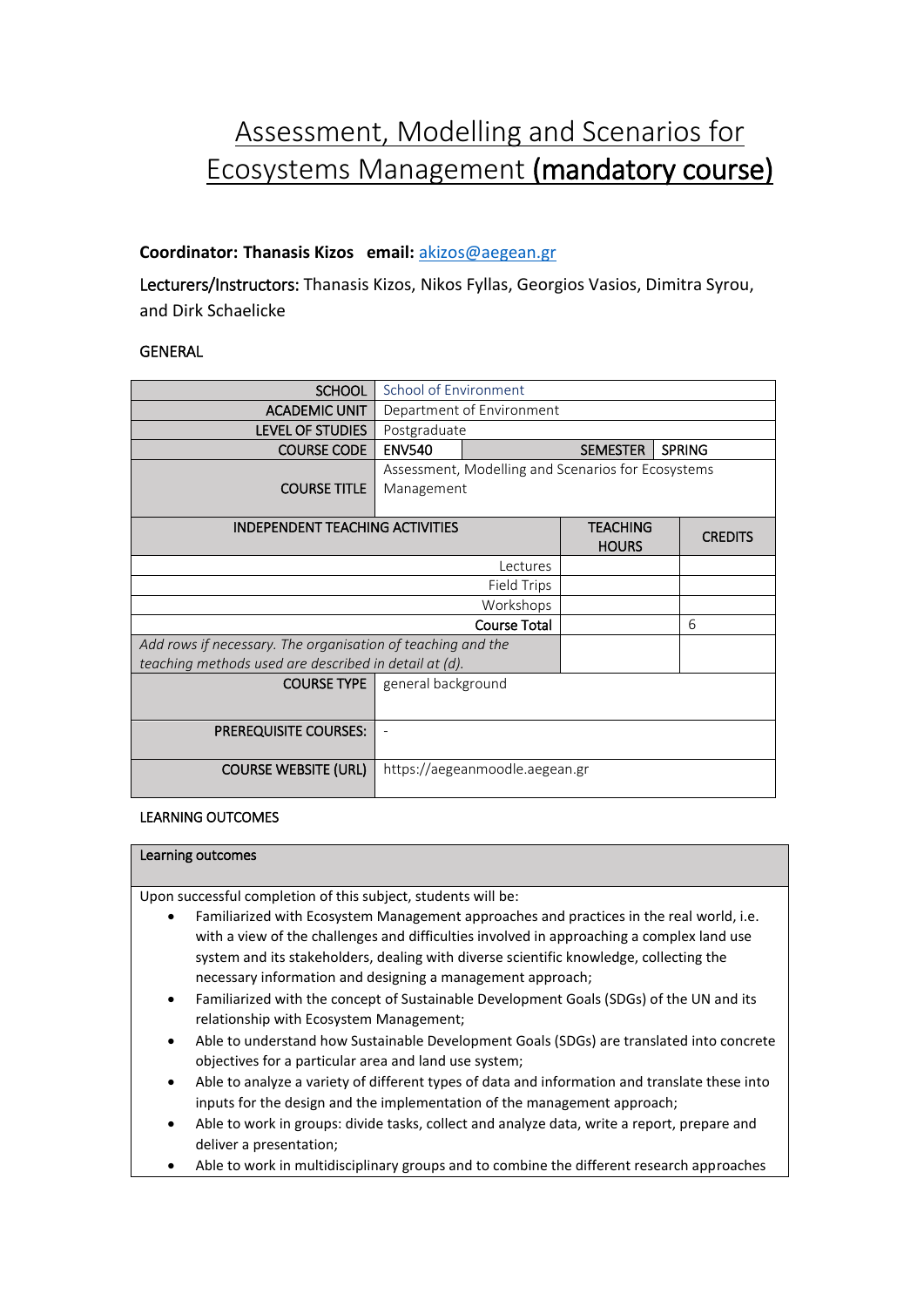into an integrated management plan;

Able to build an argument and defend it in public;

#### General Competences

- 1. Analysis and synthesis of data and information, with the use of the necessary technology
- 2. Adapting to new situations
- 3. Decision-making
- 4. Team work
- 5. Working in an interdisciplinary environment
- 6. Respect for difference and multiculturalism
- 7. Respect for the natural environment
- 8. Showing social, professional and ethical responsibility and sensitivity to gender issues
- 9. Criticism and self-criticism
- 10. Production of free, creative and inductive thinking

### **SYLLABUS**

This course introduces students to Ecosystem Management: some key themes are explored, concepts and approaches are discussed and a real world example is used to design a management plan for a specific area and land use systems.

The course is divided into four parts that correspond to its four weeks:

In the first week, students are introduced to the key themes and concepts, including the Sustainable Development Goals (SDGs) of the United Nations that serve as a backdrop for understanding real world situations and placing real problems into a more global setting. Also, concepts such as land use systems will be introduced, that can incorporate complex socio-ecological systems' dynamics with management design and application practices. Students will be divided into five groups, each one corresponding to a different aspect of the system / area and its management:

- (a) Biodiversity & Ecosystem Services;
- (b) Waste and By-products Management Group;
- (c) Social aspects stakeholders and environmental management;
- (d) Agri-food / local products supply chains;
- (e) Farm management and agri-environmental policies at the local and national levels.

In the second week, students will complete an **individual project** (assigned to them during the first week) related with the groups' themes. The completion of this small project will involve field work and/or meta-analysis of data depending on the type and theme of the individual project. These individual projects will also serve as inputs for the final group projects.

In the third week, students will complete a 5-minute **individual presentation on a selected list of issues related to the overall concepts**. These will be performed by a selected number of students (2 from each group) via presentations in front of all students under the coordination and supervision of University of the Aegean staff. The debate themes will be the same for each thematic group. Each student will have to write and deliver a 500 words essay of the pros and cons of this theme and will have to be prepared to debate the issue with other students. The indicative titles are:

- 1. Biodiversity: olive plantations are beneficial / harmful for biodiversity (soils, carbon, plants);
- 2. Waste: olive waste is a "natural product" and should not be treated as waste/ is environmentally harmful waste and should be treated as such;
- 3. Social aspects stakeholders and environmental management: It is impossible/ possible to turn Lesvos' economy into a circular economy;
- 4. Agri-food / local products supply chains: It is impossible / possible to have an economically viable agri-food sector on Lesvos;
- 5. Agri-environmental Policies: policies and subsidies have not / have helped the farm sector of Lesvos and local environment and biodiversity.

In the fourth week, students will complete and present a group project into these themes:

(a) Biodiversity: the group report will (i) quantify the biodiversity and ecosystem services status of the olive land use system and compare it with alternative land use types on Lesvos, with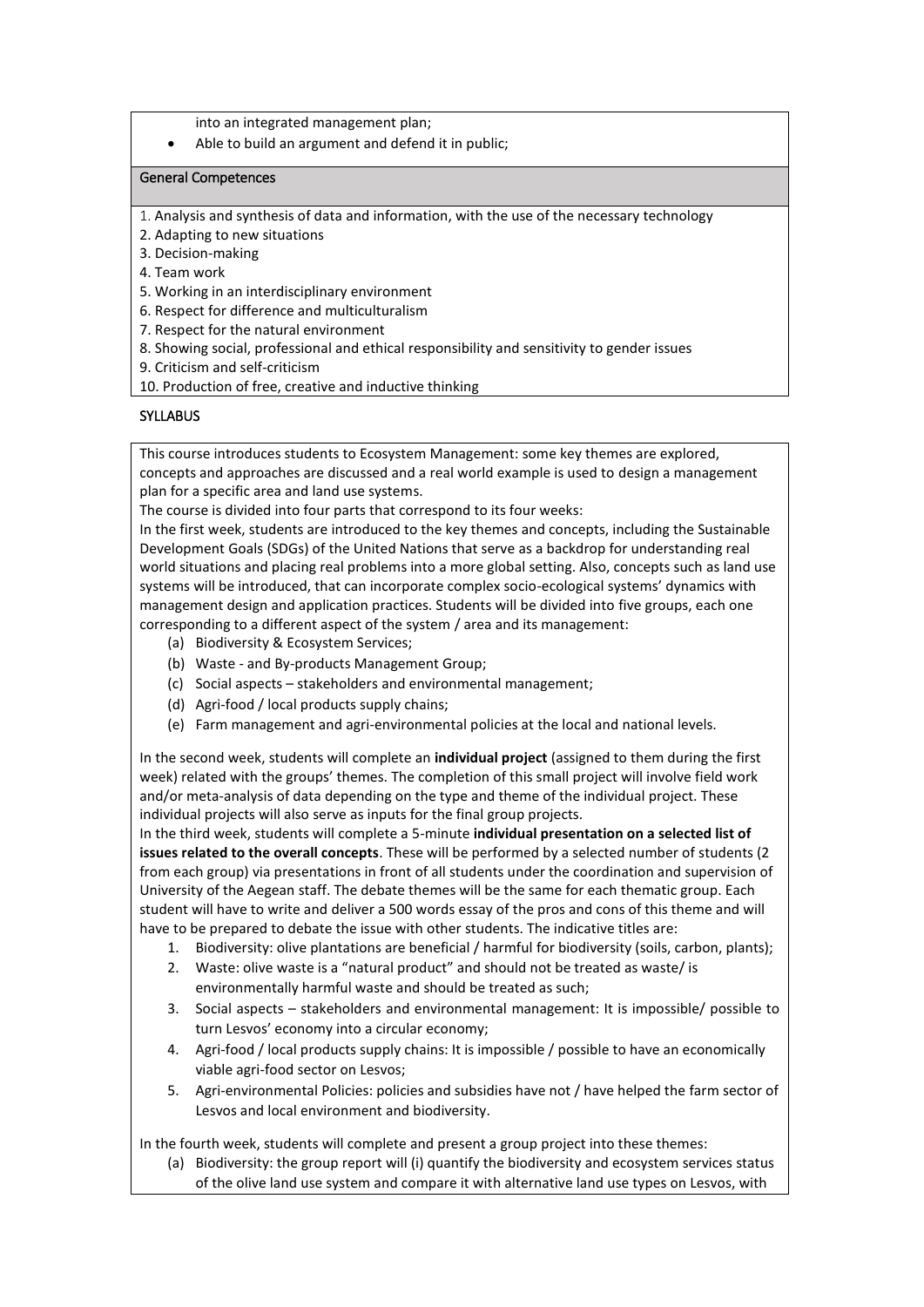possible differentiations between different olive grove management practices and (ii) make proposals for future management;

- (b) Waste -and by-products Management: the group report will (i) estimate waste generation and treatment currently from the land use system and (ii) make proposals for future management, including, reuse, development of new products, etc.;
- (c) Social aspects stakeholders: the group report will (i) perform an analysis of the Q sorts gathered through interviews and (ii) make proposals for addressing issues that will be recognized in the analysis;
- (d) Agri-food / local supply chains: the group report will (i) model and analyze the distribution of values along the agri-food supply chain focusing on the economic success and the exporting dynamics of the agri-food sector on Lesvos and (ii) make proposals for addressing issues that will be recognized in the analysis.
- (e) Farms and Agri-environmental Policies at the local and national levels: the group report will (i) describe existing policies that concern farms and farmers and rural development and (ii) make proposals that will incorporate suggestions from the rest of the groups into one or more policy options.

In the end of the fourth week the final presentation of the group reports will be completed. These will be presented on the final day of the course.

Each group will have a different coordinator from the staff of the University of the Aegean. Coordinators will work with the groups on meetings, while every Friday group meetings will take place to compare the work of the groups and discuss the issues raised and the progress towards a management plan.

#### The structure of the course in the four weeks it will take place will be as follows:

| Day              | <b>Description of activities</b>                                                     | What is expected from students                                                                                                                                     | <b>Comments</b>                                                                                                                                                                                                                                                                       |
|------------------|--------------------------------------------------------------------------------------|--------------------------------------------------------------------------------------------------------------------------------------------------------------------|---------------------------------------------------------------------------------------------------------------------------------------------------------------------------------------------------------------------------------------------------------------------------------------|
| $14$ -Jun-<br>22 | Introduction to the<br>course<br>Separation in groups<br>Common lecture 1            | To choose their group, all groups<br>will have equal number of<br>students (as much as possible)<br>Attend the lecture                                             | The selection process will be performed<br>by students online after the introduction<br>will be completed. In the case more<br>students select the same team than the<br>allocated number, the instructors will<br>discuss with the students and help in<br>moving students in groups |
| $15$ -Jun-<br>22 | Common lectures day<br>(two instructors, 2hr<br>each instructor)                     | Attend the lectures                                                                                                                                                | Each instructor will present (a) the<br>context of the theme that the group will<br>work on; (b) the group project content                                                                                                                                                            |
| $16$ -Jun-<br>22 | Common lectures day<br>(two instructors, 2hr<br>each instructor)                     | Attend the lectures                                                                                                                                                | Each instructor will present (a) the<br>context of the theme that the group will<br>work on; (b) the group project content                                                                                                                                                            |
| $17$ -Jun-<br>22 | Common lectures day<br>(one instructor, 2hr<br>lecture) &<br>1st Inter-Group meeting | Attend the lecture<br>Each group will have 5' to<br>communicate to the other groups<br>what kind of input / material will<br>be required in the following<br>weeks | The instructor will present (a) the<br>context of the theme that the group will<br>work on; (b) the group project content                                                                                                                                                             |
| $18$ -Jun-<br>22 | Weekend                                                                              |                                                                                                                                                                    |                                                                                                                                                                                                                                                                                       |
| $19$ -Jun-<br>22 | Weekend                                                                              |                                                                                                                                                                    |                                                                                                                                                                                                                                                                                       |
| $20$ -Jun-<br>22 | $1st$ FIELD TRIP                                                                     |                                                                                                                                                                    |                                                                                                                                                                                                                                                                                       |
| $21$ -Jun-<br>22 | Group meetings                                                                       | Each group will have meetings<br>with their instructor to discuss                                                                                                  |                                                                                                                                                                                                                                                                                       |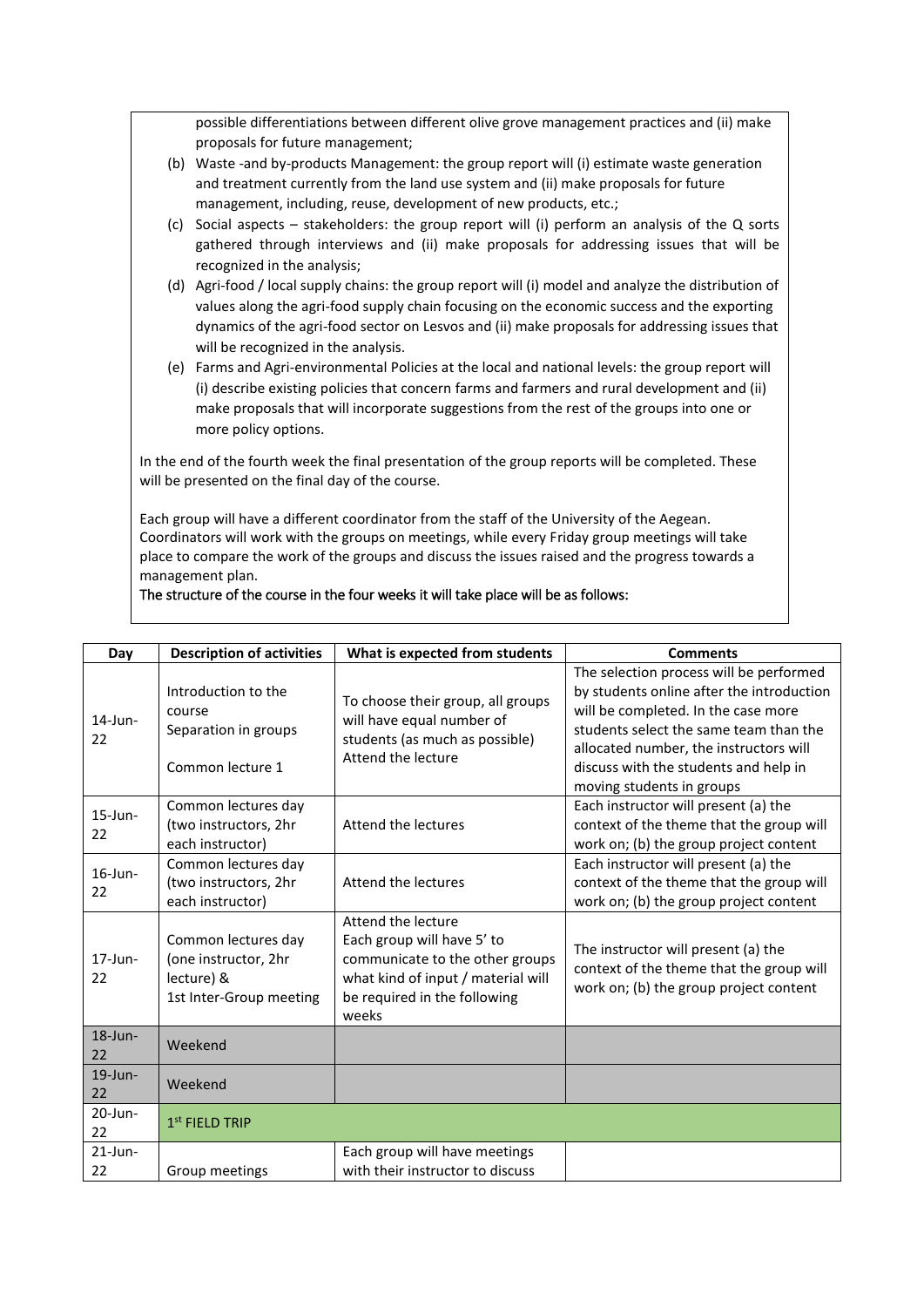| Day        | <b>Description of activities</b>      | What is expected from students                                | <b>Comments</b>                             |  |
|------------|---------------------------------------|---------------------------------------------------------------|---------------------------------------------|--|
|            |                                       | individual projects                                           |                                             |  |
| $22$ -Jun- |                                       | Each group will have meetings                                 |                                             |  |
| 22         | Group meetings                        | with their instructor to discuss                              |                                             |  |
|            |                                       | individual projects                                           |                                             |  |
| 23-Jun-    | 2 <sup>nd</sup> FIELD TRIP            |                                                               |                                             |  |
| 22         |                                       |                                                               |                                             |  |
| 24-Jun-    | 2nd Inter-Group meeting               | Each group will have 5' to<br>communicate to the other groups | After the deadline, all individual projects |  |
| 22         | & Individual assignment               | a synthesis of the individual                                 | will be made public so that all groups      |  |
|            | delivery                              | projects                                                      | will have access to the material            |  |
| 25-Jun-    |                                       |                                                               |                                             |  |
| 22         | Weekend                               |                                                               |                                             |  |
| $26$ -Jun- | Weekend                               |                                                               |                                             |  |
| 22         |                                       |                                                               |                                             |  |
| $27$ -Jun- | Common lecture                        | Attend the lecture                                            | In this lecture the "debate" format will    |  |
| 22         |                                       |                                                               | be presented and explained                  |  |
|            | Group meeting for                     | The debate individual projects                                |                                             |  |
| 28-Jun-    | debates                               | will be delivered by 19-00 (Greek                             |                                             |  |
| 22         | Individual debate project<br>delivery | time)                                                         |                                             |  |
|            |                                       | Students will present their                                   | Due to the format (teleconferences) and     |  |
|            |                                       | "debate" arguments: one "for"                                 | lack of time, only two students per         |  |
| 29-Jun-    | Debate day                            | and one against" for each theme,                              | group will present. The selection will be   |  |
| 22         |                                       | 5' each with extra 10' for                                    | random and performed in the day of the      |  |
|            |                                       | discussion for each group                                     | debates.                                    |  |
|            |                                       | Each group will have meetings                                 |                                             |  |
| 30-Jun-    |                                       | with their instructor to prepare                              |                                             |  |
| 22         | Group meetings                        | for the 3rd Inter-Group meeting                               |                                             |  |
|            |                                       | and discuss group projects                                    |                                             |  |
|            |                                       | Each group will have 5' to                                    |                                             |  |
| 01-Jul-22  | 3rd Inter-Group meeting               | communicate to the other groups                               |                                             |  |
|            |                                       | a synthesis of their proposals for                            |                                             |  |
|            |                                       | the group project                                             |                                             |  |
| 02-Jul-22  | Weekend                               |                                                               |                                             |  |
| 03-Jul-22  | Weekend                               | Each group will have meetings                                 |                                             |  |
| 04-Jul-22  | Online Group meetings /               | with their instructor (if necessary)                          |                                             |  |
|            | group work                            | to discuss group projects                                     |                                             |  |
|            |                                       | Each group will have meetings                                 |                                             |  |
| 05-Jul-21  | Online Group meetings                 | with their instructor (if necessary)                          |                                             |  |
|            | / group work                          | to discuss group projects                                     |                                             |  |
|            |                                       | Each group will have meetings                                 |                                             |  |
| 06-Jul-21  | Online Group meetings                 | with their instructor (if necessary)                          |                                             |  |
|            | / group work                          | to discuss group projects                                     |                                             |  |
|            |                                       |                                                               |                                             |  |
|            | <b>Online Group</b>                   | Groups will present their                                     | Groups can choose if the presentations      |  |
| 07-Jul-21  | Presentations & Group                 | projects: 15' per group and 5' of                             | will be performed by one person or          |  |
|            | project delivery                      | questions                                                     | more members of the groups                  |  |
| 08-Jul-21  |                                       | Farewell dinner or Virtual drinks!!!                          |                                             |  |
|            |                                       |                                                               |                                             |  |